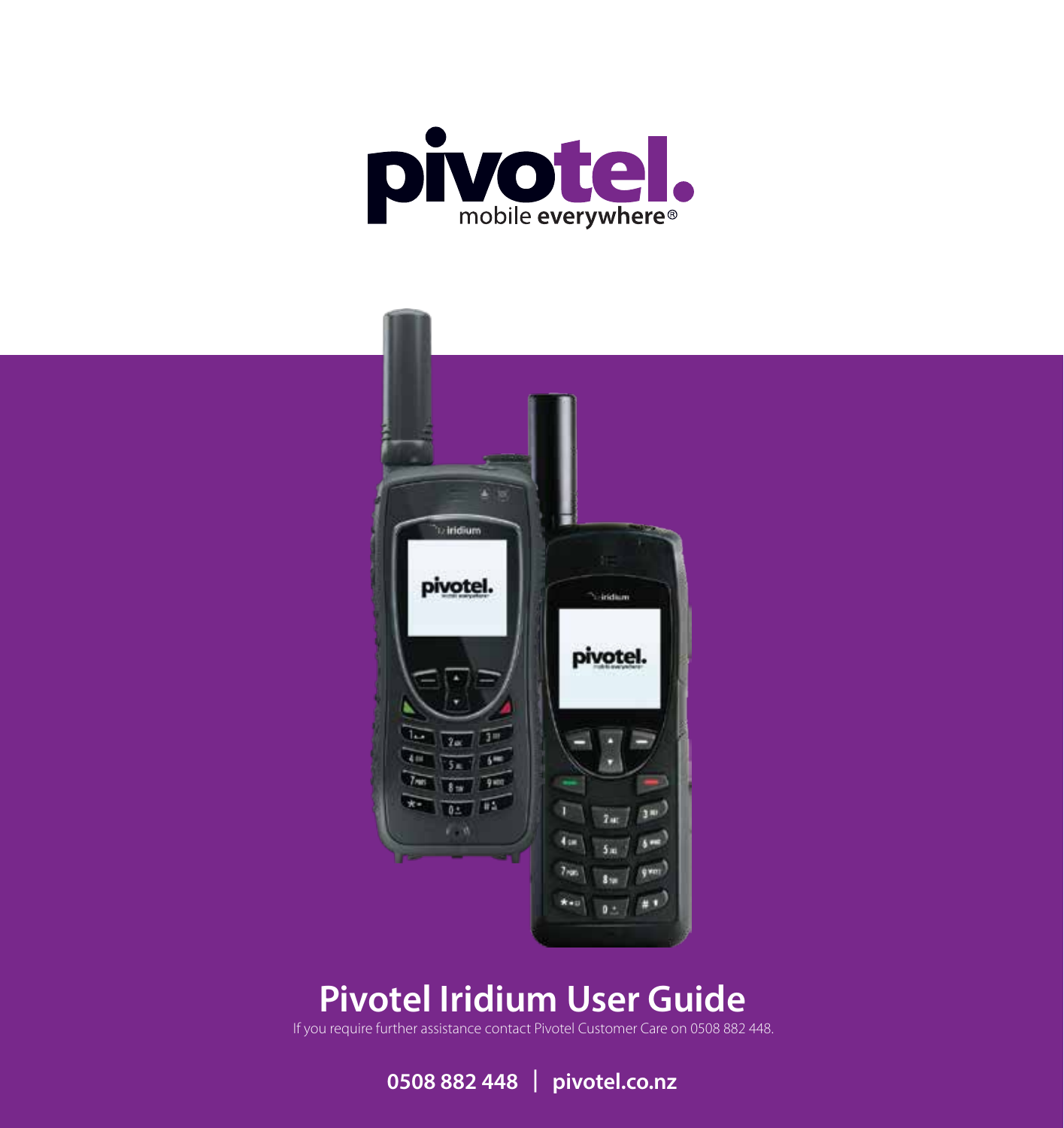# **About The Device - Iridium Extreme**

**About The Device - Iridium 9555**



Dimensions:  $140 \times 60 \times 27$  mm Weight: 247 g Operating Temp: -10 °C to 55 °C Shock Rating: MIL-STD 810F Battery Type: Lithium-ion

Dust Rating: IP6X (Dust Resistant) Waterproof Rating: IPX5 (Water Resistant) Battery Life: Talk-time: Up to 4 hours Stand-by: Up to 30 hours



Dimensions: 143 x 55 x 30 mm Weight: 266 g Operating Temp: -10 °C to 55 °C Battery Type: Lithium-ion

Battery Life: Talk-time: Up to 4 hours Stand-by: Up to 30 hours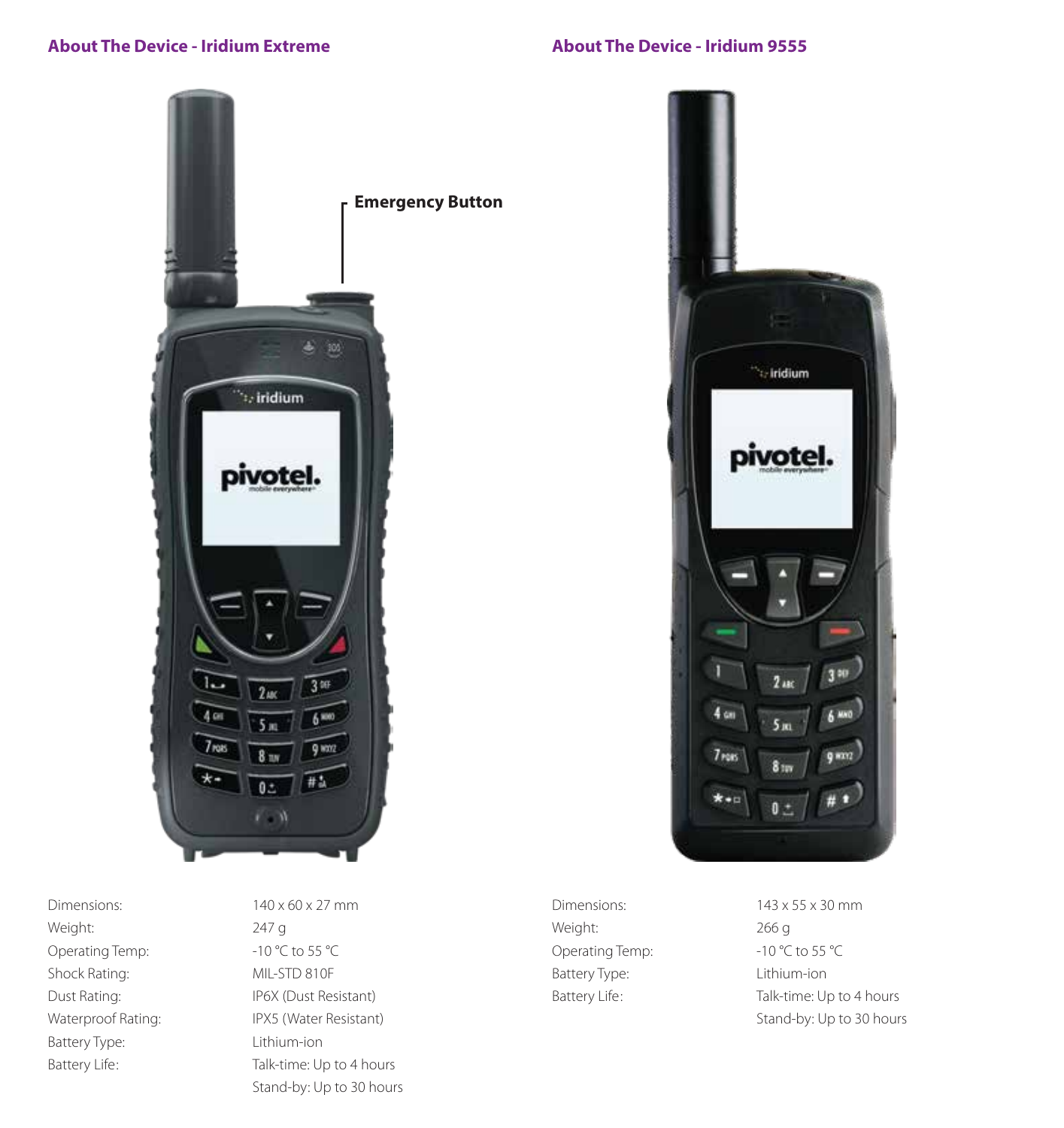This guide will help you quickly and easily start using your Pivotel Iridium service. Before using your phone, please refer to the user manual provided to ensure the SIM is installed, the battery is charged and the phone is outside with the antenna extended so it has a clear view of the sky.

#### **National Calls & Mobile Calls**

To make a standard national call you must enter the country code, area code and number – for example to call a fixed line number 09 XXX XXXX in Auckland dial +649XXXXXXX. To dial a standard national mobile number 02X XXX XXXX dial +642XXXXXXXX. To dial an Australian mobile number 04XX XXX XXX, dial +614XXXXXXXX.

#### **International Calls**

To make an international call simply enter the number in the format  $+$ <country code> <area code> <phone number>.

Remember, if the area code has a leading 0 then you must omit that when you enter the number – for example to call the number 02 XXXX XXXX in NSW, Australia dial +61 2 XXXX XXXX or to dial 415 XXX XXXX in California, USA dial +1415XXXXXXX.

#### **Storing Numbers**

We recommend you store the contact numbers in your phone in the international dialling format, so that you don't experience difficulties when you use your Iridium service outside New Zealand.

For example, to save a fixed line number 09 XXX XXX in Auckland you should store the number in the format +649XXXXXX or to save a mobile number 02X XXX XXX you should store the number in the format +642XXXXXXX.

#### **Using your Pivotel Iridium service outside New Zealand**

If you are using your Pivotel Iridium service outside New Zealand and you are dialling a number local to the country you are in, you must dial the number in International format. For example if you are in USA and you want to dial the number 415 XXX XXXX in California, USA you must dial +1415XXXXXXX. That way you will be able to dial the number successfully wherever you are calling from.

### **Voicemail**

Pivotel provides a voicemail service so you need never miss a call. The voicemail number is +61424212121 – you can call this number from your satellite phone to setup your voicemail and then to retrieve your voicemail messages.

To save this number in your phone for easy access select Menu > Voicemail > Voicemail Settings > Number then enter +61424212121 and select save.

#### **SMS Text Messages**

You can send SMS text messages from your satellite phone to standard mobile numbers in New Zealand and overseas.

To send a text message always enter the mobile number in the international format, for example a New Zealand mobile number in the format +642XXXXXXXX, an Australian mobile would be entered in the format +614XXXXXXXX and a US mobile number in the format +1XXXXXXXXXX.

# **SMS Service Centre Number**

The correct SMS service centre number must be stored in your phone in order to send SMS text messages successfully. This number is stored in your Pivotel SIM and will normally transfer to the phone automatically when the SIM is installed.

If you are unable to send SMS text messages please check the SMS service centre number – select Menu > Messages > Settings > Service Centre. The number displayed must be +61415011740.

If the correct number is not displayed you can edit the number by pressing the 'Clear' until the number is cleared, entering the correct number and selecting 'OK'.

If the correct number is displayed and you are still unable to send SMS text messages please call Pivotel Customer Care on 0508 882 448.

#### **SMS To Email**

Pivotel Iridium users can send an SMS message to an email recipient. Simply type your message with the e-mail address at the start of the message, followed by a space, followed by the text you want to appear in the email.

For example, to send an email saying "We arrived at camp safely" to the email address *someone@somedomain.com* your SMS message should say: **someone@somedomain.com We arrived at camp safely**

The message must be sent to the number 2. Enter 2 in the recipient field.

#### **Direct Internet Data**

You can use your Iridium phone to connect to the Internet using the Iridium Direct Internet Service.

#### **Important: Iridium Direct Internet is much slower than normal internet services. You should only use this service for text only e-mail or similar very low data rate services.**

To set up Direct Internet on your PC follow the instructions in your phone's User Manual.

Once Direct Internet is set up on your PC you must use the number +8816000025 in the dial-up window to connect to the Direct Internet service.

After set up, this number may be displayed in the dial up window in the format 008816000025. If it is, you must change the number to +8816000025 and save the change when prompted.

All users of Direct Internet must uninstall any versions installed prior to October 2016 and install the latest Direct Internet version from the Iridium website.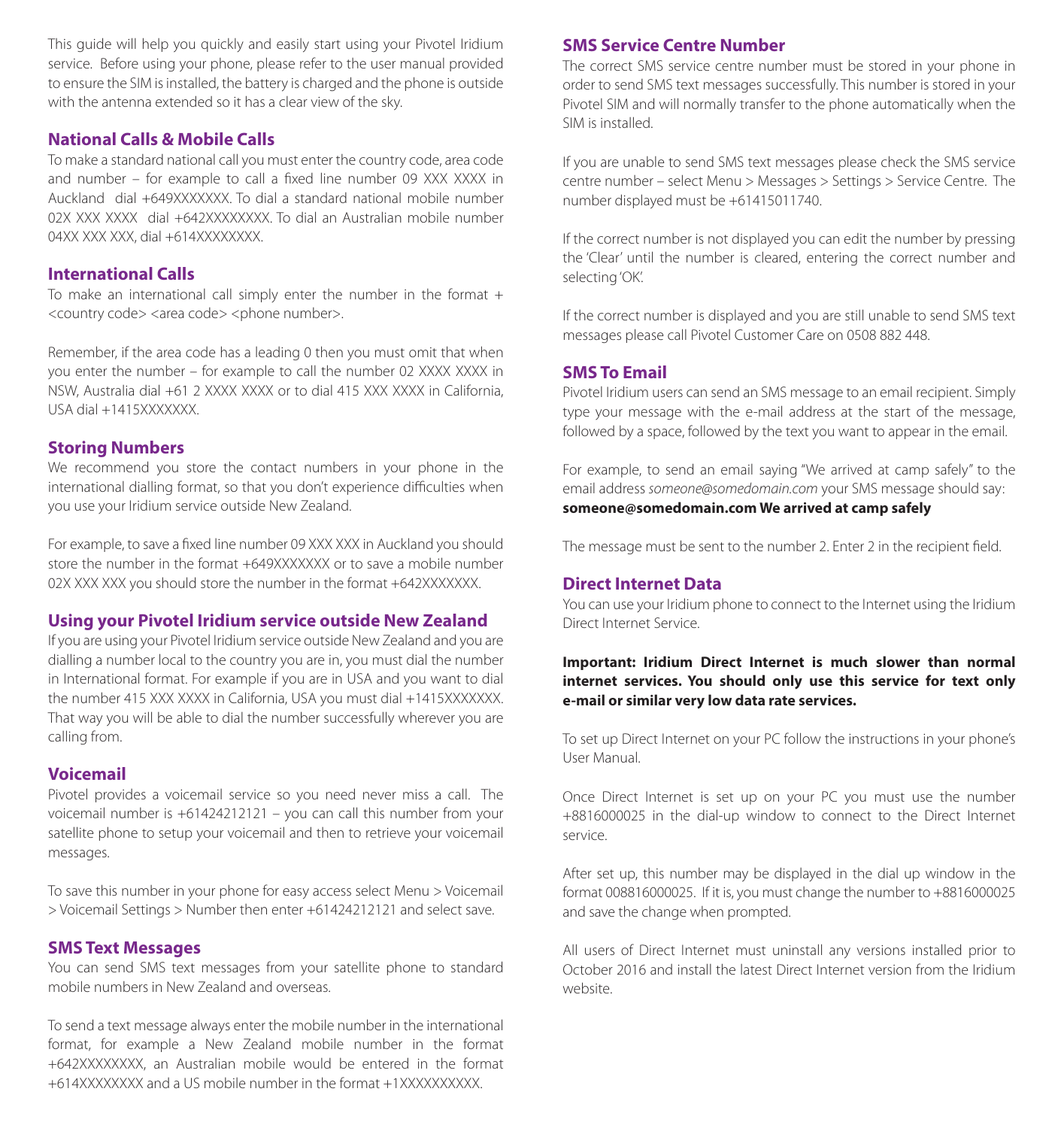## **Emergency Button Settings (Iridium Extreme Only)**

The Iridium Extreme satellite phone is equipped with GPS and a dedicated Emergency button, the Emergency button is located under the safety cover on the top side of the phone.

The instructions are based on Iridium Extreme firmware version HL15002 or above. If your Iridium Extreme is using older firmware, please contact Pivotel Customer Care on 0508 882 448.

You may choose what happens when the Emergency button is pressed:

**1)** You may choose your own personal recipients to receive calls and/or text messages when you press the Emergency button (for example a family member or co-worker) OR;

**2)** You may choose to access the global emergency support services of the GEOS Alliance International Emergency Response Centre operated by Travel Safety Group Limited. The GEOS Alliance services are provided by Iridium at no additional cost – before you can access these services you must register at *https://my-geos.com/registration*

#### To configure your Iridium Extreme phone to contact your own **personal recipients when you press the Emergency button:**

**1.1)** Select Menu > Setup > Location Options > Emergency Options > GEOS Service > Select 'Do not use' > Select 'OK' to proceed with message 'Please confirm you do not wish to use the GEOS Service'.

**1.2)** Scroll up to select Emergency Actions > Select 'Message and Call'. 'Message only' OR 'Call only' to choose the method you want to use to communicate with your personal recipients when the Emergency button is pressed.

**1.3)** Scroll down to select Call Recipient > Enter a number > Save.

Enter the number of your chosen Call Recipient in the international format – for example, to save a fixed line number 09 XXXX XXXX in Auckland, you would enter the number in the format +649XXXXXXXX. Numbers should be tested prior to relying upon them for emergencies.

**1.4)** Scroll up to select Message Recipient > Options > Edit > Select 'Enter Number' > Enter mobile number > OK.

Enter the number of your chosen Message Recipient in the international format – for example to enter a New Zealand mobile number 02X XXX XXX you would enter the number in the format +642XXXXXXX.

Note: This must be a mobile number as the message is sent by SMS. Mobile numbers should be tested prior to relying upon them for emergencies. A maximum of three message recipients is permitted.

**1.5)** Press 'Back' five times to return to home page.

#### To configure your Iridium Extreme phone to access the global **emergency response services of the GEOS Alliance International Emergency Response Centre when you press the Emergency button:**

Note: before you can access these services you must register at https://my-geos.com/registration

**2.1)** Select Menu > Setup > Location Options > Emergency Options > GEOS Service > Select 'Use' > Select 'OK' to proceed with message 'Please confirm you have registered at *https://my-geos.com/registration*

**2.2)** Scroll up to select Emergency Actions > Select 'Message and Call'.

**2.3)** GEOS Service call and message recipients are pre-loaded. No further action is required unless you would like to add extra message recipients, see step 2.4 below.

**2.4)** You may enter up to three extra message recipients if required. Scroll down to select Message Recipient > Options > Edit > Select 'Enter Number' > Enter mobile number > OK.

Enter the number of your chosen Message Recipient in the international format – for example to enter a New Zealand mobile number 02X XXX XXX you would enter the number in the format +642XXXXXXX.

Note: This must be a mobile number as the message is sent by SMS. Mobile numbers should be tested prior to relying upon them for emergencies.

**2.5)** Press 'Back' five times to return to home page.

Your setup is now complete.

#### **Emergency Button Settings**

| Personal Recipients                                             | <b>GEOS Setup</b>                                                                           |
|-----------------------------------------------------------------|---------------------------------------------------------------------------------------------|
| GEOS Service: Do not use.                                       | GEOS Service: Use.                                                                          |
| Emergency Actions: Message and call/<br>call only/message only. | Emergency Actions: Message and call.                                                        |
| Call Recipient: Enter a number.                                 | Call Recipient: Preload GEOS Service.                                                       |
| Message Recipient: Enter up to three<br>mobile numbers          | Message Recipient: Preload GEOS Service.<br>Optional to enter up to three mobile<br>numbers |

Your setup is now complete.